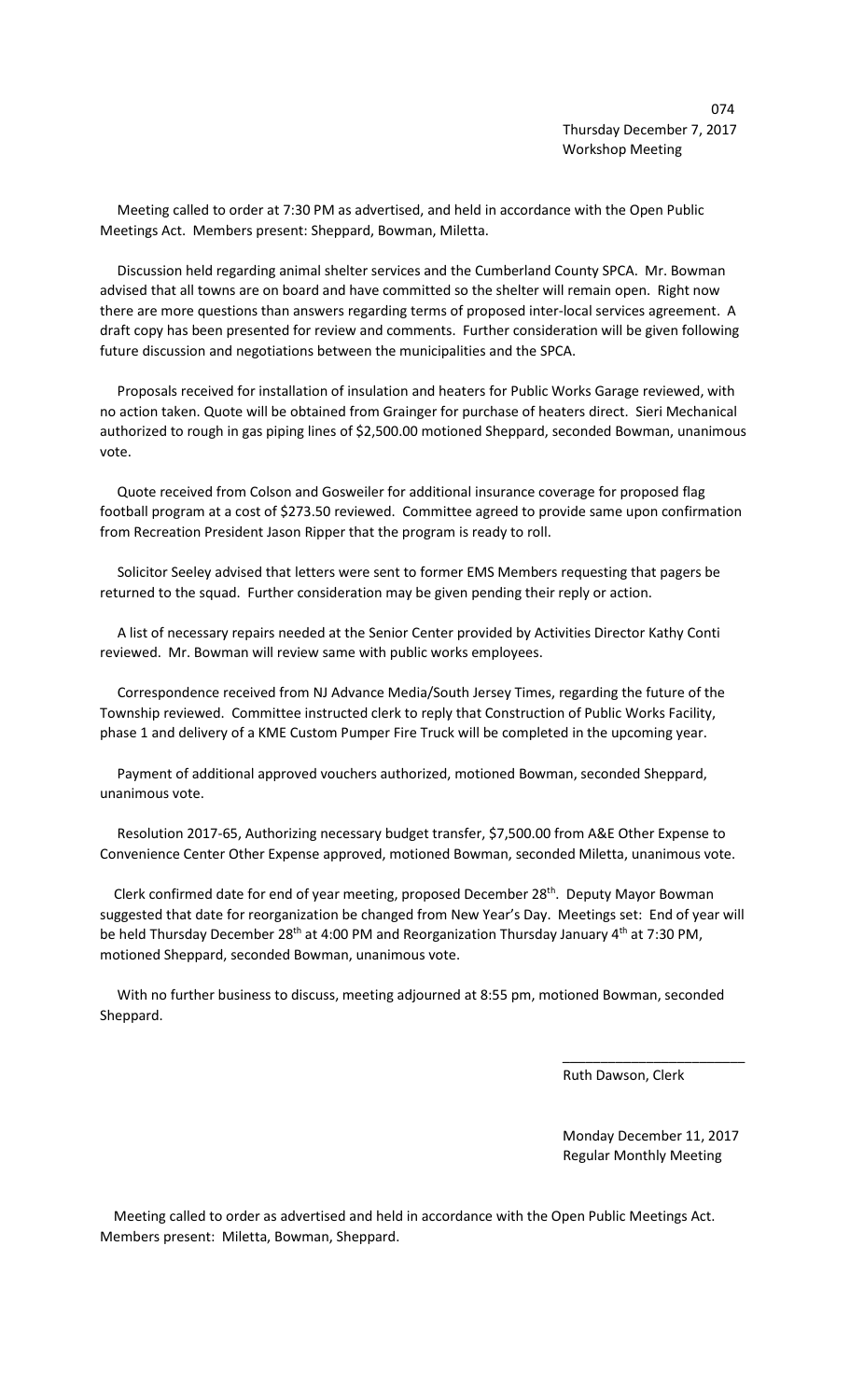## Monday December 11, 2017 **DECEMBER 11, 2017** Continued

 Following the Flag Salute, reports for the month of November were accepted, motioned Bowman, seconded Miletta, unanimous vote. Minutes of the November  $9<sup>th</sup>$  and  $13<sup>th</sup>$  meetings approved, motioned Sheppard, seconded Bowman, unanimous vote

 Resolution 2017-66, Authorization for the Tax Collector to Process 2017 Tax Overpayments approved, Motioned Bowman, seconded Sheppard, unanimous vote.

 Authorization to Proceed with In Rem Foreclosure Proceedings on (8) tax sale certificate granted, motioned Sheppard, seconded Bowman, unanimous vote, Resolution 2017-67.

 Correspondence received from the Cumberland County Cooperative Purchasing System regarding contract award for Providing and Delivering Various Traffic Sign Materials, made to Garden State Highway Products for a term of one year reviewed. Clerk advised that Public Works Supervisor George Ripper reviewed and confirmed that prices were much less on sign materials then we currently pay. Motioned Bowman, seconded Sheppard, unanimous vote that the Township participate.

 Authorization to submit a 2018-2019 Municipal Alliance Grant Strategic Plan approved, Resolution 2017-68, motioned Sheppard, seconded Bowman, unanimous vote.

 Payment of additional approved vouchers authorized, motioned Bowman, seconded Sheppard, unanimous vote.

 Clerk provided copy of notice received from DEP Historic Preservation Office addressed to Triad Assoc., Mayor Miletta copied. Resident on Maple Avenue applied for a Community Development Block Grant, and the letter made reference to the "Cedarville Historic District" with boundaries beginning at the intersection of Main Street and Sheppard Davis Road, continuing south along Main Street to the district's termination north of New and Sawmill Roads. All or parts of Maple Avenue, Jones Island Road, Franklin Street and North Avenue are included within the district boundaries. Committee has no knowledge of a Historic District. Mr. Sheppard stated that details need to be determined, find out what it means. Mr. Bowman stated that he wants nothing to do with a Historical District. Mayor Miletta and Mr. Sheppard agreed, too restrictive regarding maintenance of properties, homeowners cannot afford to meet standards. Clerk will call Triad to get details.

## Committee Comments:

 Deputy Mayor Bowman stated that construction of the Dollar General Store is almost completed, and in his opinion, it's the nicest looking one in the area. He commended the Planning Board for stipulations made such as landscaping, fencing, etc.

 Floor opened for public comments. Gary Whyte of Mountainside NJ appeared with a request for consideration of the Township adopting a Resolution or Proclamation to acknowledge and raise awareness of an incurable disease known as Fibrodysplasia Ossificans Progressive (FOP). FOP is a rare genetic incurable condition where the muscles turn to bone and grows a second skeleton which is very painful. FOP affects around 3,000 worldwide, 250 in the U.S. and about 12 in NJ, one being the daughter of a good friend, which has fueled his mission to ask all 566 municipalities to participate in his initiative to raise awareness and support for research. To date, 542 municipalities have approved resolutions/proclamations and 21 Counties. Mr. Whyte will forward a draft resolution for further consideration of the Township Committee.

 Rudy Badger of New Road was present and questioned when reconstruction on his road will begin. Mayor Miletta advised that contract has been awarded and date may be known following preconstruction meeting. Receiving no additional public comments, floor closed.

 With no further business to discuss, meeting adjourned at 8:05 PM motioned Bowman, seconded Sheppard.

 $\overline{\phantom{a}}$  , and the contract of the contract of the contract of the contract of the contract of the contract of the contract of the contract of the contract of the contract of the contract of the contract of the contrac